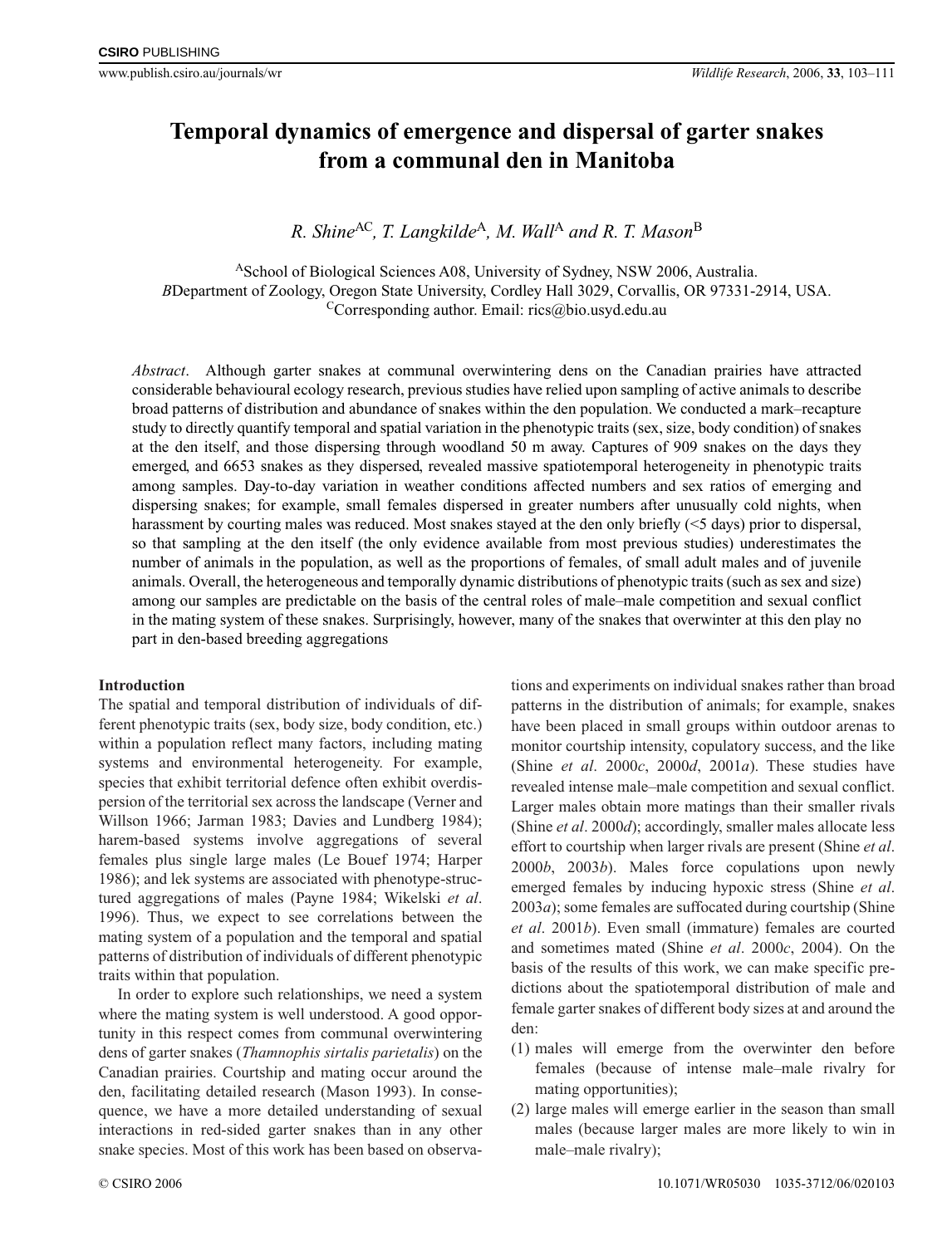- (3) males will remain longer at the den than will females (because mating opportunities are greatest near the den);
- (4) small males will disperse from the den sooner than will large males (because the small animals are less able to compete in large multi-male courting aggregations, and should either forego mating or concentrate their activities in peripheral areas where the intensity of male–male rivalry is reduced);
- (5) small females will disperse sooner than large females (because small females gain no benefit from mating, but face a significant risk of injury or death due to intense prolonged courtship); and
- (6) weather conditions will affect numbers and types of snakes emerging and dispersing, with small females emerging and dispersing under weather conditions that minimise the numbers of courting males.

Previous reports are consistent with these predictions, but are generally not quantified; even Gregory's (1974) pioneering study did not include data from large samples of animals taken both from the den and from the surrounding woodland, at regular intervals throughout the spring emergence period. To remedy this gap, we took such samples throughout spring at a large communal den in Manitoba.

#### **Methods**

#### *Study species and area*

Red-sided garter snakes (*Thamnophis sirtalis parietalis*) penetrate further north into severely cold areas than do any other North American snakes (Rossman *et al*. 1996). The harsh winter temperatures in Manitoba force adult snakes into deep caverns to avoid freezing, so that snakes from a wide area congregate in communal dens in autumn (Gregory and Stewart 1975). Some dens contain thousands of snakes (Gregory 1974; Gregory and Stewart 1975). Courtship and mating occur early in spring, before the snakes disperse to their summer feeding ranges (Gregory 1974). Adult males average smaller than females (mean snout–vent lengths [SVLs] 45 *v.* 60 cm respectively) and radio-telemetric monitoring shows that males remain longer near the den after spring emergence than do females (Shine *et al*. 2001*a*). Thus, courting aggregations near the den are highly male-biased, with any emerging female immediately courted by many males (Gregory 1974; Shine *et al*. 2001*a*).

We worked in May 2003 at a large communal den 1.5 km north of Inwood in central southern Manitoba (50°31.58′N, 97°29.71′W). The main den lies in an open rocky area beside a limestone quarry; the snakes emerge from between the rocks. The surrounding area is dominated by aspen woodland, extending to within 5 m of the den. During the spring emergence period, courting groups of snakes can be found both within the den itself, and up to 200 m away through the woodland (Shine *et al*. 2001*a*, 2003*b*). Our study encompassed the major period of emergence and dispersal in spring 2003: <20 snakes were visible at the den on most days over a two-week period prior to our work, and numbers had decreased to <500 by the end of the main study period (versus many thousands during peak activity).

#### *Measurement of vegetation and abiotic factors*

To test the prediction that abiotic (weather) conditions will affect snake movements, we need to quantify the conditions experienced by emerging and dispersing snakes. Because snake emergence from the dens occurs at the same time of year as the leafing-out of aspens, the degree

of shading changes dramatically during the snakes' emergence period. Accordingly, we took daily measurements of canopy cover, incident radiation levels and substrate temperatures in open and shaded habitats at daily intervals throughout the study period. For logistical convenience we measured these variables near our field laboratory 20 km from the Inwood den rather than at the den itself. To ensure that the laboratory site accurately mimicked conditions at the den, we measured the same variables at the den and its surrounds on three occasions (at the beginning, middle and end of the study period). The results from the two sites were almost identical, and so we use the more extensive dataset from the field-laboratory site for analyses in this paper. Six replicate sites were selected within each of the two major habitat types present near the den (open *v.* woodland). We used hemispherical photography to make these measurements; a digital camera with fish-eye lens took 180° photographs pointing straight upwards, and these images were examined using gap-analysis software to calculate canopy cover and incident radiation levels (Frazer *et al*. 1999). Thermal data-loggers (thermochron ibuttons, Dallas Semiconductor, Dallas, TX, USA; diameter 15 mm, height 6 mm, mass 3.3 g) placed at the same sites recorded temperatures at 15-min intervals.

#### *Mark–recapture study*

We patrolled the den each day to collect newly emerged snakes (i.e. those on their first day out after their eight-month winter inactivity). Females disperse soon after emergence, and attract intense courtship (Whittier *et al*. 1985); thus, newly emerged females were easy to locate. Newly emerged males also attract courtship by other males for the first day after emergence (Shine *et al*. 2000*c*) and thus surveys for courted snakes were effective in locating new-emergers of both sexes. Hundreds of individually marked male snakes were seen again the day after their initial emergence, and none were attracting courtship from other males by this time. Hence, we are confident that our criterion (attracting courtship) was a reliable indicator of recent emergence for male snakes in this system. We measured SVL of all of the newly emerging snakes that we found, gave each an individual painted number on the dorsal surface, and then released most of them in the den on the same day. The non-toxic paint marks were generally readable for  $\sim$ 2 weeks, so that recaptures of these animals provided data on the timing of den residency and dispersal. In a few cases, especially with females, we retained snakes for experimental studies and thus they were released a few days after emergence. We do not use data from these animals to assess dispersal times.

To capture dispersing animals, we set up a 60-m drift-fence of wire mesh ('hardware cloth') 20 cm high, with six evenly spaced funnel traps beside the fence. The drift-fence was erected among aspen woodland 50 m from the den, oriented to catch snakes dispersing away from the den. Traps were checked and cleared twice daily (or more often when capture rates were high), yielding data on 6653 animals. All snakes were taken back to the field laboratory where they were measured before release the following morning on the opposite side of the fence. On four evenly spaced days within the 19-day study period we also weighed all snakes that we captured (emergers as well as dispersers); logistics prevented us recording mass any more often.

# **Results**

## *Temporal shifts in vegetation cover and abiotic factors*

Unsurprisingly, canopy cover was lower in the open (den) areas than in adjacent aspen woodland, but the magnitude of that disparity changed through time when the aspen began leafing out (Fig. 1*a*). This shift is evidenced by a significant interaction term between date and location in a repeatedmeasures ANOVA with day as the repeated factor, location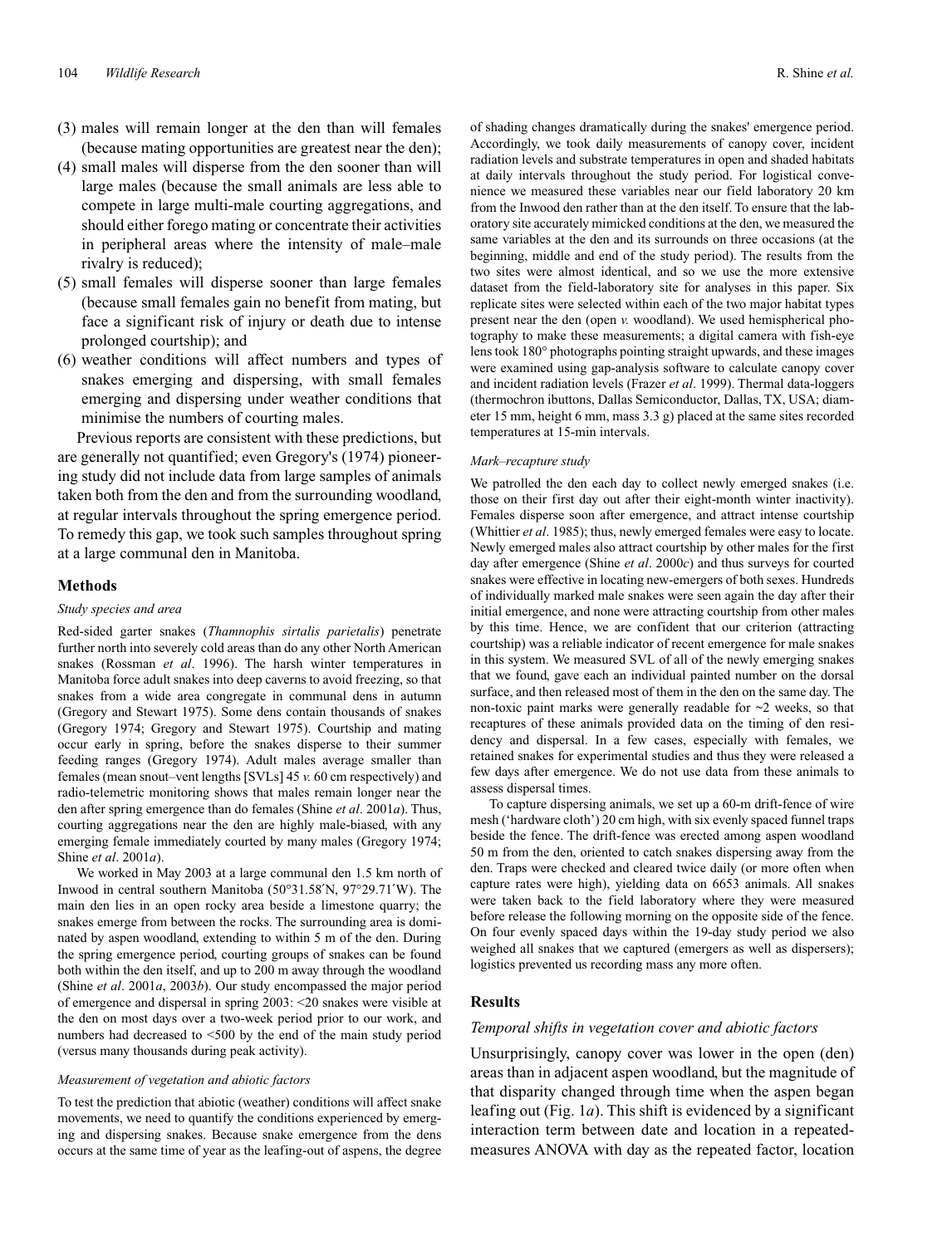(den *v.* woodland) as the factor and canopy openness as the dependent variable  $(F_{18,180} = 4.86, P \le 0.0001)$ . The seasonal decrease in woodland canopy openness caused an equivalent change in the amount of incident radiation reaching ground level (interaction,  $F_{18,180} = 12.66$ ,  $P < 0.0001$ ; see Fig. 1*b*). Thermal regimes showed less overall change over the course of the study, but exhibited marked day-today variation and, again, a significant interaction between sampling date and location (for minimum temperature,  $F_{18,180} = 4.79, P < 0.0001$ ; for maximum temperature,  $F_{18,180} = 6.13, P < 0.0001$ ; see Fig. 1*c*, *d*). Despite these interactions, there was a clear thermal difference between locations: temperatures at the exposed (den) site were lower by night  $(F_{1,180} = 74.40, P < 0.0001)$  but higher by day  $(F_{1,180} = 8.40, P < 0.02)$  than in the adjacent woodland (Fig. 1*c*, *d*).

# *Daily variation in the numbers, sexes, and body sizes of emerging snakes*

The number of newly emerging snakes of both sexes peaked a few days after emergence commenced (dotted lines in Fig. 2*a*, *b*). The number of emerging males fell precipitously thereafter (Fig. 2*a*), whereas numbers of females remained at relatively high levels throughout the study period (Fig. 2*b*).

To statistically evaluate the roles of weather conditions and seasonal factors on rates of emergence, we used multiple regression with time in season (number of days since 5 May) and weather conditions (minimum and maximum air temperatures) as independent variables, and the daily number and sex ratio of emerging snakes as the dependent variables. The total number of snakes found emerging each day ranged from 41 to 416, was higher after colder nights (number emerged *v.* minimum temperature,  $n = 16$ ,  $t = 2.44$ ,



**Fig. 1.** Canopy cover, incident radiation and substrate temperatures in two habitat types (open den and aspen woodland) during May 2003 near the town of Inwood in Manitoba, Canada: (*a*) canopy cover as measured using hemispherical photography, (*b*) total incident radiation as estimated by specialised gap-analysis software (see text for details), (*c*) minimum, and (*d*) maximum daily temperatures as recorded by miniature thermal data-loggers placed on the ground surface. All graphs show mean values and associated standard errors. All variables were measured at six sites per habitat per day.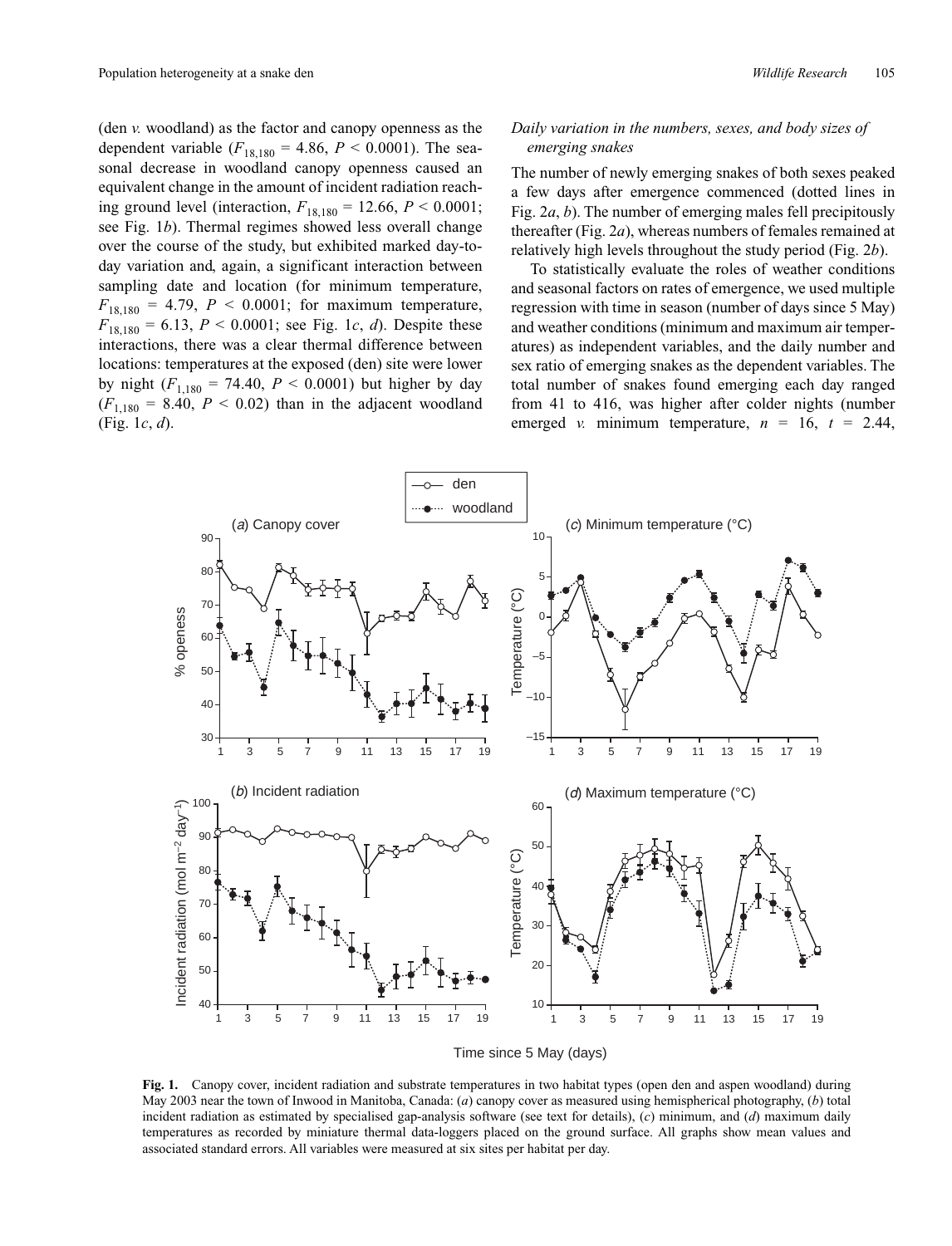*P* < 0.035) but was not significantly related either to seasonal timing  $(t = 1.14, P = 0.28)$  or daily maximum temperature  $(t = 0.75, P = 0.47)$ . In contrast, the daily sex ratio of emerging snakes ranged from 19.2 to 97.7% male, and was significantly linked to all three of the variables we tested. The proportion of males was higher early in the emergence season  $(t = 8.84, P < 0.0001)$ , was higher on days with higher maximum temperatures ( $t = 2.20$ ,  $P < 0.05$ ) and, especially, was higher when minimum air temperatures did not fall too low at night  $(t = 3.55, P \le 0.005)$ . A similar multiple-regression analysis on mean body lengths of emerging snakes showed that larger males emerged earlier in the season than did smaller conspecifics (daily range of mean values 43.6–48.7 cm SVL; *t* = 2.91, *P* < 0.015; see Fig. 2*c*), with no effects of minimum or maximum temperatures on this variable (respectively,  $t = 0.28$ ,  $P = 0.78$ ;  $t = 1.80$ ,  $P = 0.10$ ). Mean body sizes of females emerging each day were not significantly associated with seasonal timing (daily range of mean values 49.9–60.0 cm SVL; *t* = 0.71, *P* = 0.49; see Fig. 2*d*), nor with minimum temperature  $(t = 0.35, P = 0.73)$ , or maximum temperature  $(t = 1.37, P = 0.19)$ .

# *Daily variation in the numbers, sexes, and body sizes of dispersing snakes*

To our surprise, snakes began dispersing (as indicated by captures at the drift fence) almost as soon as emergence commenced (Fig. 2*a, b*). That is, some snakes left the den almost as soon as they emerged, rather than waiting near the den. This rapid dispersal involved males as well as females (Fig. 2*a, b*). Indeed, the numbers of males leaving the den (as evidenced by their capture at the fenceline) exceeded the numbers emerging for all but the first two days of our study (Fig. 2*a*). On 10 of those days (out of 19), 300 or more males were captured at the fence, compared with less than half this number recorded as new emergers (Fig. 2*a*). Numbers of emergers and dispersers were more similar in females (Fig. 2*b*).





**Fig. 2.** Shifts in the numbers and mean body sizes (snout–vent lengths) of garter snakes as a function of time since the beginning of the springtime emergence period. Data are shown separately for males and females, and for two categories of snakes: those captured on the day they first emerged from winter inactivity (emergers) and those that were trapped at a fenceline 50 m from the den (dispersers).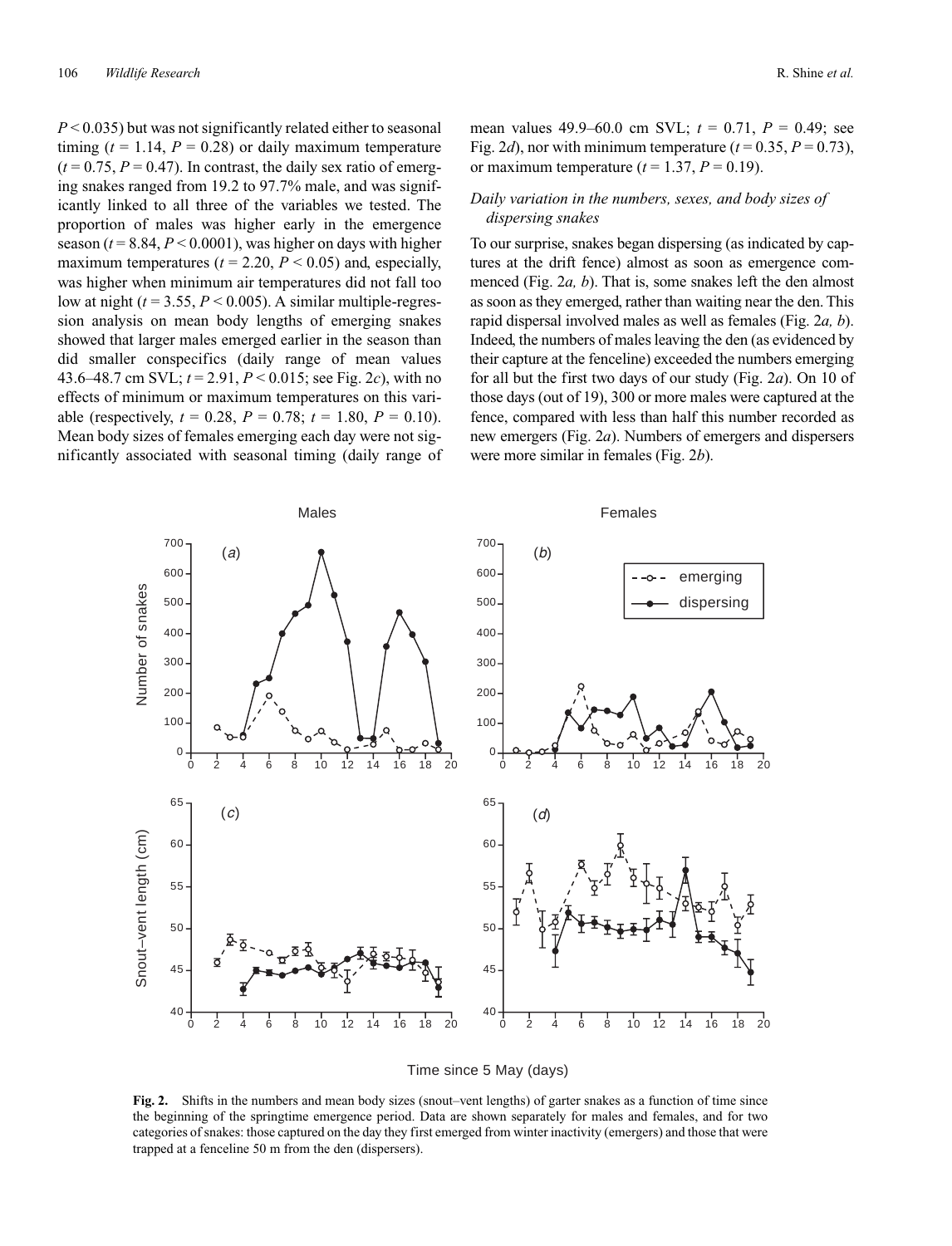To clarify the roles of weather conditions and seasonal factors on dispersal rates, we used multiple regression with time in season (number of days after 5 May) and daily weather conditions (minimum and maximum temperatures) as independent variables, and the daily numbers and mean body sizes of dispersing snakes of each sex as the dependent variables. The number of snakes captured at the fenceline each day (daily range 0–862 animals) was highest on warm days (versus maximum air temperature,  $t = 2.86$ ,  $P < 0.015$ ) but was not related either to seasonal timing  $(t = 1.33)$ , *P* = 0.21) or minimum air temperature ( $t$  = 0.96, *P* = 0.36). The sex ratio of snakes captured at the fenceline each day varied from 54 to 97% male, but did not change significantly through the season  $(t = 1.90, P = 0.09)$  and was unaffected by maximum air temperature  $(t = 0.45, P = 0.66)$ . However, sex ratios of dispersing snakes were significantly correlated with overnight minimum air temperatures, with a higher proportion of female snakes captured after very cold nights  $(t = 2.69, P < 0.025)$ .

Mean body sizes of dispersing male snakes (daily range of mean values 42.8–47.1 cm SVL) were not significantly associated with any of the variables we included in our multiple-regression analyses of day-to-day variation (seasonal timing,  $t = 1.36$ ,  $P = 0.20$ ; minimum temperature,  $t = 0.44$ ,  $P = 0.67$ ; maximum temperature,  $t = 0.39$ ,  $P = 0.71$ ). Similarly, sizes of dispersing females varied considerably among days (daily range of mean values 44.8–57.0 cm SVL) but were not significantly linked to seasonal timing, despite an exodus of small females in the last few days of the study (Fig. 2*d*; but  $t = 0.22$ ,  $P = 0.83$ ). There was a marginally significant trend for smaller females to be captured at the fence after colder nights (mean SVL *v.* minimum temperature,  $(t = 2.18, P = 0.05)$ , but no relationship with maximum daily temperature  $(t = 0.82, P = 0.43)$ .

# *Comparisons between phenotypic traits of emerging v. dispersing snakes*

Despite the close proximity of the den and the fenceline (50 m apart), our samples of snakes from these two areas differed dramatically in several aspects. First, similar numbers of males and females were captured emerging at the den (939 and 956 animals respectively,  $=$  50% male) whereas males outnumbered females at the fenceline (5143 and 1510 animals respectively, = 78% male; see Fig. 2*a v.* Fig. 2*b*). Contingency-table analysis confirms the statistical significance of this disparity in sex ratios ( $\chi^2$  = 552.05, d.f. = 1, *P* < 0.0001). Second, the mean body sizes of snakes differed significantly between the two sets of samples, especially in females (Fig. 2*c*, *d* and Fig. 3*a*, *b*). Two-factor ANOVA with sex and location (den *v.* fence) as factors thus shows a significant interaction term  $(F_{1,8544} = 81.52, P < 0.0001)$ , reflecting the greater spatial disparity for mean body size in females (49.93 *v.* 54.38 cm: see Fig. 3*b*) than in males (45.25 *v.* 46.61 cm: see Fig. 3*a*). However, separate analyses of data

for each sex confirm that mean body sizes were significantly lower at the fence than at the den in both sexes (males,  $F_{1,6080}$ )  $= 58.73, P < 0.0001$ ; females,  $F_{1,2464} = 170.59, P < 0.0001$ ).

Analyses of body condition (residual scores from the general linear regression of ln(mass) *v.* ln(SVL)) using a twofactor ANOVA showed a significant interaction between sex and location  $(F_{1,2911} = 14.43, P \le 0.0001)$ , and a trend in both sexes for snakes captured at the fence to be in lower body condition than snakes captured as they emerged at the den (Fig. 3*c*, *d*). However, when the data were analysed separately for each sex, there was no significant difference in body condition between females captured at the den and those captured at the fenceline  $(F_{1,457} = 0.76, P = 0.38$ : see Fig. 3*d*) whereas the difference was highly significant for males (*F*1,2454 = 315.22, *P* < 0.0001: see Fig. 3*c*). This difference between the sexes in spatial variation in body condition may partly reflect disparities in the amount of time that individuals spent at the den prior to dispersing to the fenceline (Fig. 4;  $F_{1,197} = 21.37, P \le 0.001$ ).

#### *Estimating the total number of snakes using the den*

We can use our data on snakes marked at emergence and then recaptured at the fenceline to estimate the total number of snakes using the den. We restrict analysis to snakes that emerged early enough in the study to have dispersed before the end of trapping (first 13 days only) and further restrict the dataset to animals that were released immediately after they were marked on the day of emergence (some snakes were kept for experimental work and thus not released until a few days after they initially emerged). Of 743 newly emerged male snakes, we recaptured 151 animals (20.32%) in traps along the drift-fence 50 m away. Of 166 similarly marked females, we recaptured 30 (18.07%). Thus, recapture rates did not differ significantly between the two sexes ( $\chi^2$  = 0.32,  $d.f. = 1, P = 0.58$ . The overall mean probability of recapture (19.2%) gives a measure of the likelihood of any given snake at the den being captured in our traps, under the assumption that paint-marking did not influence an individual's probability of recapture (which is reasonable, given that the traps captured all snakes attempting to disperse from the den in the region of the fenceline). The estimate that we captured about 20% of dispersing snakes fits well with the fact that our fenceline probably covered  $\sim$ 20% of the circumference through which snakes would be likely to disperse from the den. If the 6653 animals captured in our traps represent 19.2% of all snakes that actually used the den, about 35000 snakes must have dispersed from the Inwood den during May 2003.

## **Discussion**

Communal dens of garter snakes in Manitoba are perhaps the most intensively studied snake populations worldwide, and mark–recapture methods are among the most widely used methods in the study of snake populations (Fitch 1987;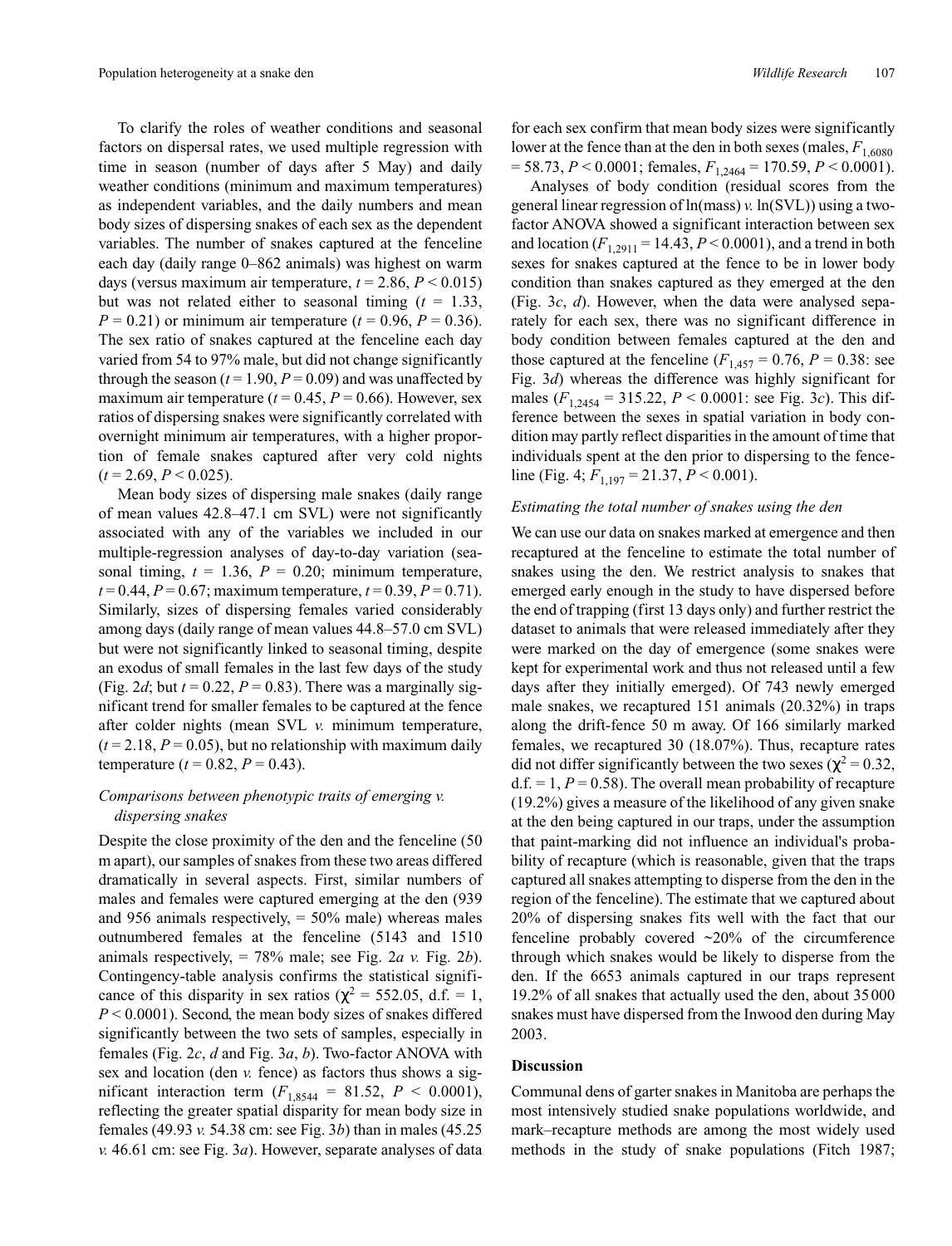Mason 1993). It is thus surprising that the current study is the first attempt since Gregory's (1974) pioneering study to combine these two major themes by collecting and marking a large sample of newly emerging snakes at such a den, and then recapturing those animals as they dispersed. Presumably, such a project has rarely been attempted because processing and measuring up to 1000 snakes per day poses a considerable logistical challenge. The resultant dataset provides a quantitative picture of spatial and temporal heterogeneity in the sexes and body sizes of snakes in and near a large communal garter snake den. It thus provides a useful background to the many detailed studies that have been conducted at this and other dens. All of the predictions outlined in the Introduction to this paper were supported:

(1) males tended to emerge from the den before females, with the proportion of males among emerging snakes declining steadily through the emergence season (Fig. 2*a v.* Fig. 2*b*) (however, both sexes continued to emerge throughout the study period);

- (2) larger males tended to emerge sooner than did small males, so mean body size of emerging males declined through the emergence season (Fig. 2*c*);
- (3) on average, males remained longer at the den than did females prior to dispersing (Fig. 4);
- (4) small males dispersed from the den sooner than did large males (Fig. 2*c*);
- (5) small females dispersed sooner after emergence than large females, as reflected in the disparity in mean body sizes between emerging and dispersing females (Fig. 2*d*);
- (6) weather conditions affected numbers and types of snakes encountered, with small females emerging and dispersing under weather conditions (following very low



**Fig. 3.** Frequency distributions of body sizes (snout–vent lengths) and body condition scores (residuals from linear regression of ln(mass) *v.* ln(snout–vent length)) of male and female garter snakes at a communal den in Manitoba, and 50 m away at a drift-fence that caught snakes as they dispersed away from the den towards their summer ranges.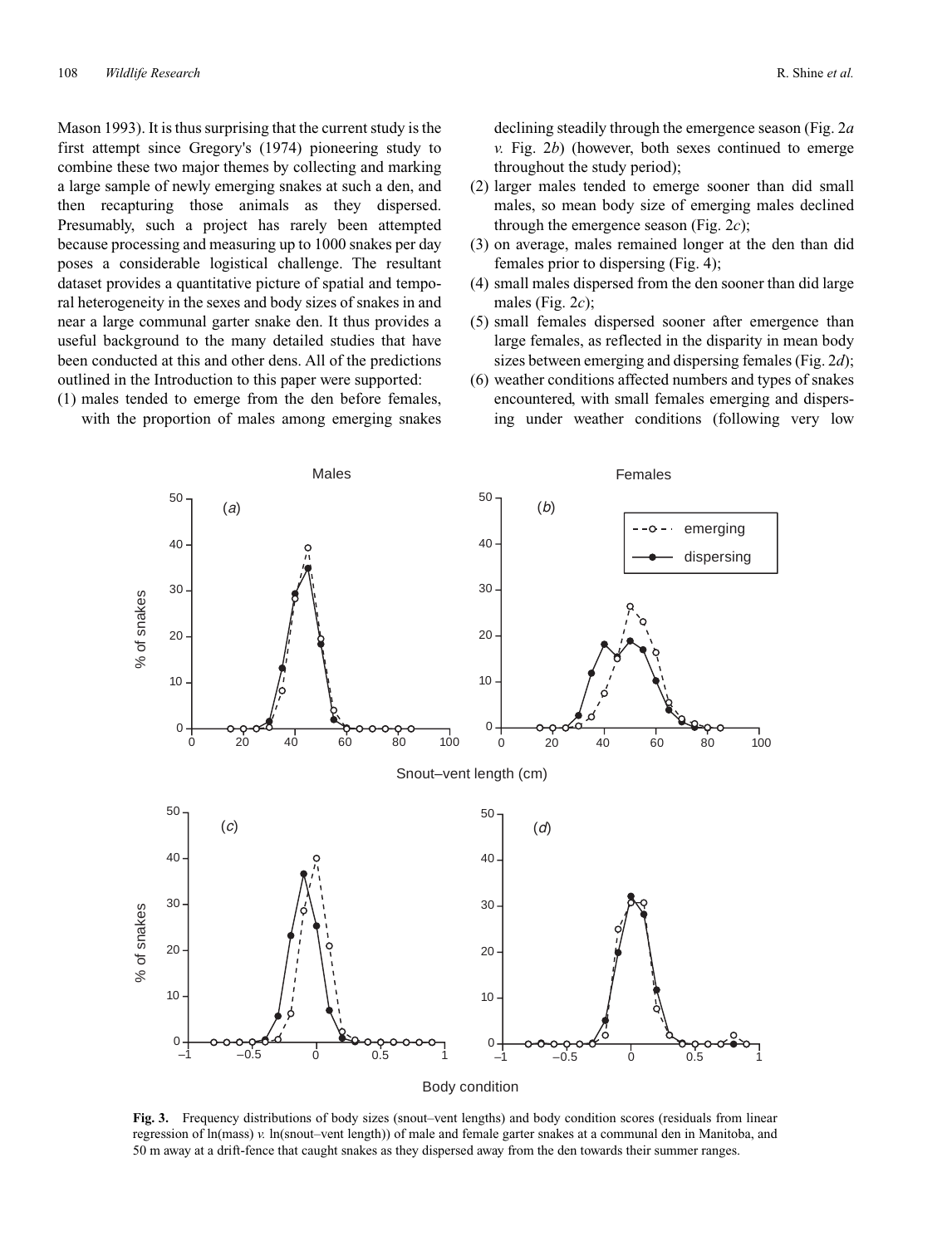overnight minimum temperatures) that minimised the numbers of courting males (Fig. 1*c v.* Fig. 2*d*). [Also, some small females remained within the den (and presumably, did not emerge) until late in the season (note reduced mean body size of females towards the end of the study period: Fig. 2*d*), perhaps avoiding sexual harassment in this way.]

The most surprising aspects of our results were: (1) the immediate dispersal of many snakes after emergence; (2) the large numbers of small females captured at the fence, but not at the den; (3) the marked variation in the sex and body-size composition of our samples taken on successive days; and (4) the difference in overall sex ratio of emerging versus dispersing snakes. We discuss these results in more detail below.

First, many snakes of both sexes dispersed as soon as they emerged (Fig. 2*a*, *b*). Gregory (1974) had suggested that males emerge and disperse gradually, rather than emerging simultaneously and waiting until the end of the reproductive season to disperse. Nonetheless, we were surprised that such



**Fig. 4.** Frequency distributions of the delay between emergence and dispersal of individually paint-marked male and female garter snakes at a communal den in Manitoba.

a high proportion of the male population dispersed so rapidly: we expected most adult males to participate in courtship activities prior to dispersing to their summer range. Part of the answer to this paradox lies in the fact that many 'dispersing' males were, in fact, engaged in reproductive activities, but did so in the woodland rather than at the den itself. Radio-telemetric monitoring has shown that some male snakes remain in the woodland, intercepting dispersing females (Shine *et al*. 2001*a*). Thus, although some of the males that we captured at the fenceline presumably were travelling directly towards their summer range, others were not. Multiple recaptures of some individuals on the other side of the fenceline show that some males remained in the woodlands around the den (Shine *et al*. 2005). Thus, male garter snakes that overwinter at the Inwood den fall into three main groups: large animals that emerge early and tend to remain at the den, participating in the vigorous male–male rivalry that occurs there; smaller animals that disperse to nearby woodland areas to court dispersing females; and smaller animals that leave the den immediately to travel to the summer range. Some of these latter snakes may continue to court females that they encounter (confirmed by trials in which these animals were captured hundreds of metres away, and placed in arenas with females: Shine *et al*. 2003*c*) but rates of such encounters will be very much lower than in the vicinity of the den (Shine *et al*. 2005).

Second, our drift-fence captures revealed that many small snakes, especially females, overwinter in the den despite the fact that we have rarely encountered such animals in the course of our research at the dens over many years. Clearly, these animals were highly cryptic at emergence, and dispersed soon afterwards, perhaps in the early morning or late evening when few males are active. Certainly, these small females emerged and dispersed in large numbers in unusually cold weather (following low overnight temperatures). The non-random association between visibility at the den and an animal's sex and body size means that surveys at the den will underestimate both the total numbers of snakes that overwinter at that site, and the relative proportions of smaller (including, juvenile) animals within the den population.

Third, samples of snakes taken on consecutive days, or at the fenceline versus the nearby den, often showed substantial disparities in sex ratios and mean body sizes (and for males, in body condition: Fig. 3*c*). Like the spatial heterogeneity discussed above, the temporal (day-to-day) variation arises at least partly because small females disperse at times when they are least likely to attract vigorous courtship. A major exodus of small female snakes during cold weather was previously documented at another den (Shine *et al*. 2000*c*). Because males are actively courted for the first day after they emerge (Mason and Crews 1985; Shine *et al*. 2000*a*), sexual conflict (due to excessively vigorous courtship: Pfrender *et al*. 2001; Shine *et al*. 2003*a*) may induce small animals of both sexes to disperse rapidly from the den.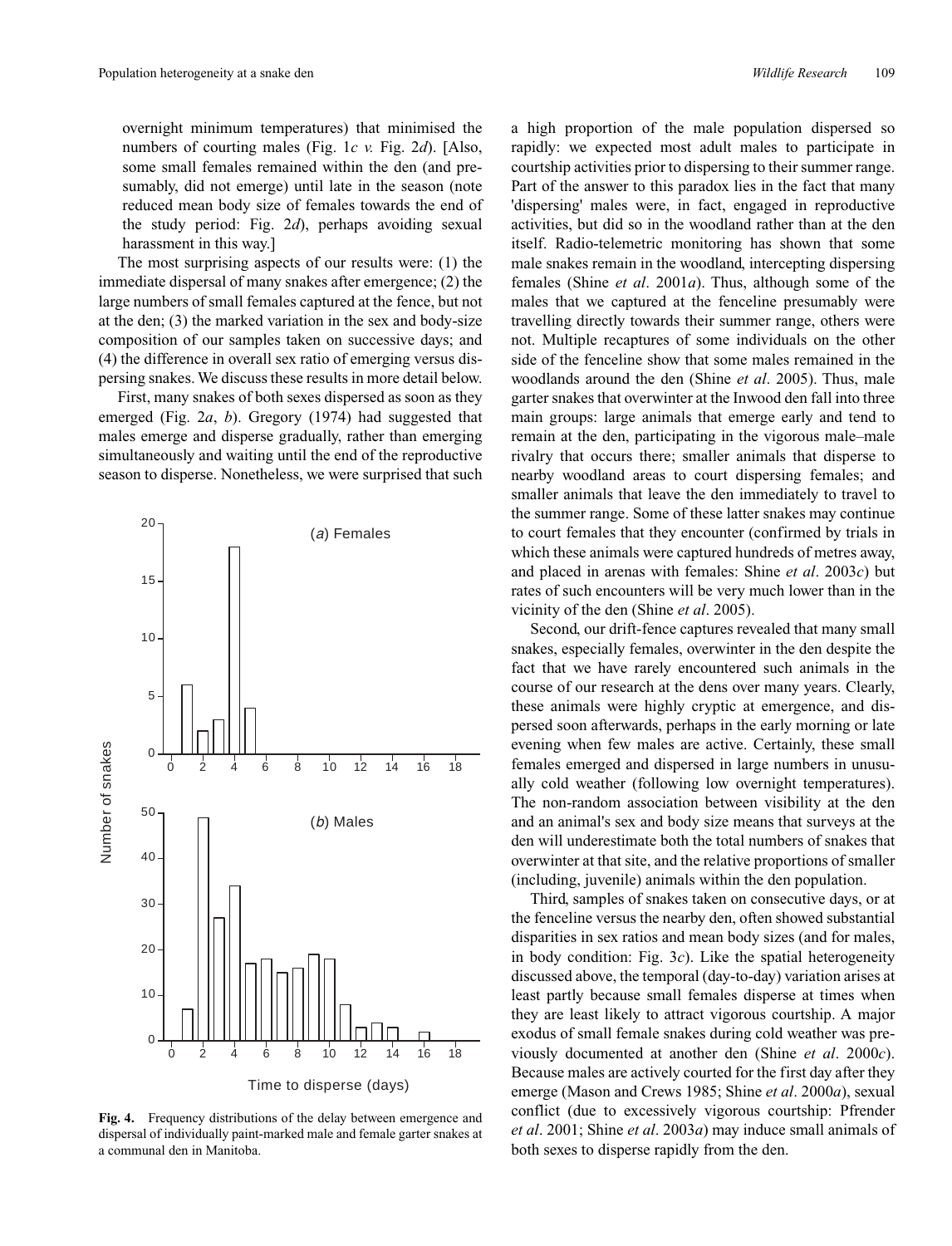The significant day-to-day changes in the sizes, numbers and sex ratios of snakes in our samples reflect the variable weather conditions experienced in this area in spring. Commonly, both thermal maxima and minima vary by  $>10^{\circ}$ C over a one- or two-day period (Fig. 1), frequently associated with snowfall. The consequent changes in snake activity patterns are superimposed on a more gradual seasonal shift, whereby the sex ratio and mean body sizes of snakes (especially males) shift through time. Concurrently, vegetation cover in the woodland (and thus, incident radiation levels and operative temperatures) shifts with the leafing-out of the aspen (Fig. 1). Thus, snakes that emerge later in the season have access to shadier conditions, providing cover against predatory crows (Shine *et al*. 2001*b*) as well as buffering thermal conditions during dispersal. However, there is substantial annual variation in the timing of the aspen leafing-out relative to emergence and dispersal of snakes. In some years the aspen has not even begun to leaf-out by the end of May, by which time all of the snakes have left the dens (e.g. 1997: R. Shine, unpublished data) whereas in other years the aspen leafs-out in April, before snakes begin to emerge (e.g. 1998: R. Shine, unpublished data).

Fourth, the sex ratio of dispersing snakes was much more male-biased than that of emerging snakes (Fig. 2*a*, *b*). Some of the males that we captured at the drift-fence may have emerged prior to our main study, whereas others presumably emerged during our study but were not detected as emergers. Newly emerged males are more difficult to detect than newly emerged females because they elicit less vigorous courtship, especially when females are present (Shine *et al*. 2000*b*), and lose their attractiveness rapidly in warm weather (Shine *et al*. 2000*a*). An alternative explanation is that some males may not pass through a 'she-male' stage at emergence, but this possibility is not consistent with direct observations of emerging males (Shine *et al*. 2000*a*), nor the strong phenotypic similarity between emergers and dispersers. If some subgroup of males had not attracted courtship at emergence, we would have expected a significant divergence in phenotypic traits between these two groups of animals. The only consistent difference was in body condition (Fig. 3*c*), a disparity expected from the rapid rate of mass loss of courting males (Shine *et al*. 2001*a*).

In summary, a mark–recapture study at a large garter snake den over a three-week period in spring revealed extensive temporal and spatial heterogeneity in the composition of sampled snakes. For example, large heavy-bodied male snakes emerged early in the season and stayed near the centre of the den for many days, whereas females and smaller males dispersed more rapidly. Thus, samples taken in the woodland 50 m from the den comprised much higher proportions of small snakes, and females than were evident at the den itself. Simply censusing the 'standing crop' of snakes around the den provides a misleading picture both of the total number of animals overwintering in the den, and the composition of that population in terms of sex and body size. Male–male rivalry and sexual conflict favour avoidance of the crowded den centre by significant segments of the population, generating strong heterogeneity in the ways that individuals with different phenotypic traits were distributed across the landscape, even at the small spatial and temporal scales utilised in the present study. More surprisingly, a high proportion of snakes overwintering at the den play no reproductive role in den-based mating aggregations, instead dispersing almost as soon as they emerge. Thus, simple counts of active animals at or near a den (the sole evidence available from previous work) substantially underestimate the numbers of animals present, as well as providing a highly biased view of the body sizes and sexes of animals using the den as an overwinter refuge.

## **Acknowledgments**

We thank the Johnson family of Chatfield for help and encouragement, and the Manitoba Department of Natural Resources for permits and logistical support. Weiguo Du helped with data entry. Financial assistance was provided by the Australian Research Council to RS, and by a National Science Foundation National Young Investigator Award (IBN-9357245), and the Whitehall Foundation (W95–04) to RTM. Research was conducted under the authority of Oregon State University Institutional Animal Care and Use Committee Protocol No. LAR-1848B, and in accord with the US Public Health Service 'Policy on Humane Care and Use of Laboratory Animals' and the National Institutes of Health 'Guide to the Care and Use of Laboratory Animals'.

## **References**

- Davies, N. B., and Lundberg, A. (1984). Food distribution and a variable mating system in the dunnock *Prunella modularis. Journal of Animal Ecology* **53**, 895–912.
- Fitch, H. S. (1987). Collecting and life-history techniques. In 'Snakes: Ecology and Evolutionary Biology'. (Eds R. A. Seigel, J. T. Collins, and S. S. Novak.) pp. 143–164. (Macmillan: New York.)
- Frazer, G. W., Canham, C. D., and Lertzman, K. P. (1999). 'Gap Light Analyzer (GLA), Version 2.0: Imaging Software to Extract Canopy Structure and Gap Light Transmission Indices from True-color Fisheye Photographs. Users Manual and Program documentation.' (Simon Fraser University: Burnaby, BC, Canada.)
- Gregory, P. T. (1974). Patterns of spring emergence of the red-sided garter snake (*Thamnophis sirtalis parietalis*) in the Interlake region of Manitoba. *Canadian Journal of Zoology* **52**, 1063–1069.
- Gregory, P. T., and Stewart, K. W. (1975). Long-distance dispersal and feeding strategy of the red-sided garter snake (*Thamnophis sirtalis parietalis*) in the Interlake of Manitoba. *Canadian Journal of Zoology* **53**, 238–245.
- Harper, D. (1986). Models of harem formation. *Trends in Ecology & Evolution* **1**, 141. doi:10.1016/0169-5347(86)90040-6
- Jarman, P. J. (1983). Mating system and sexual dimorphism in large, terrestrial mammalian herbivores. *Biological Reviews* **58**, 1–36. doi:10.1086/413055
- Le Bouef, B. J. (1974). Male–male competition and reproductive success in elephant seals. *American Zoologist* **14**, 163–176.